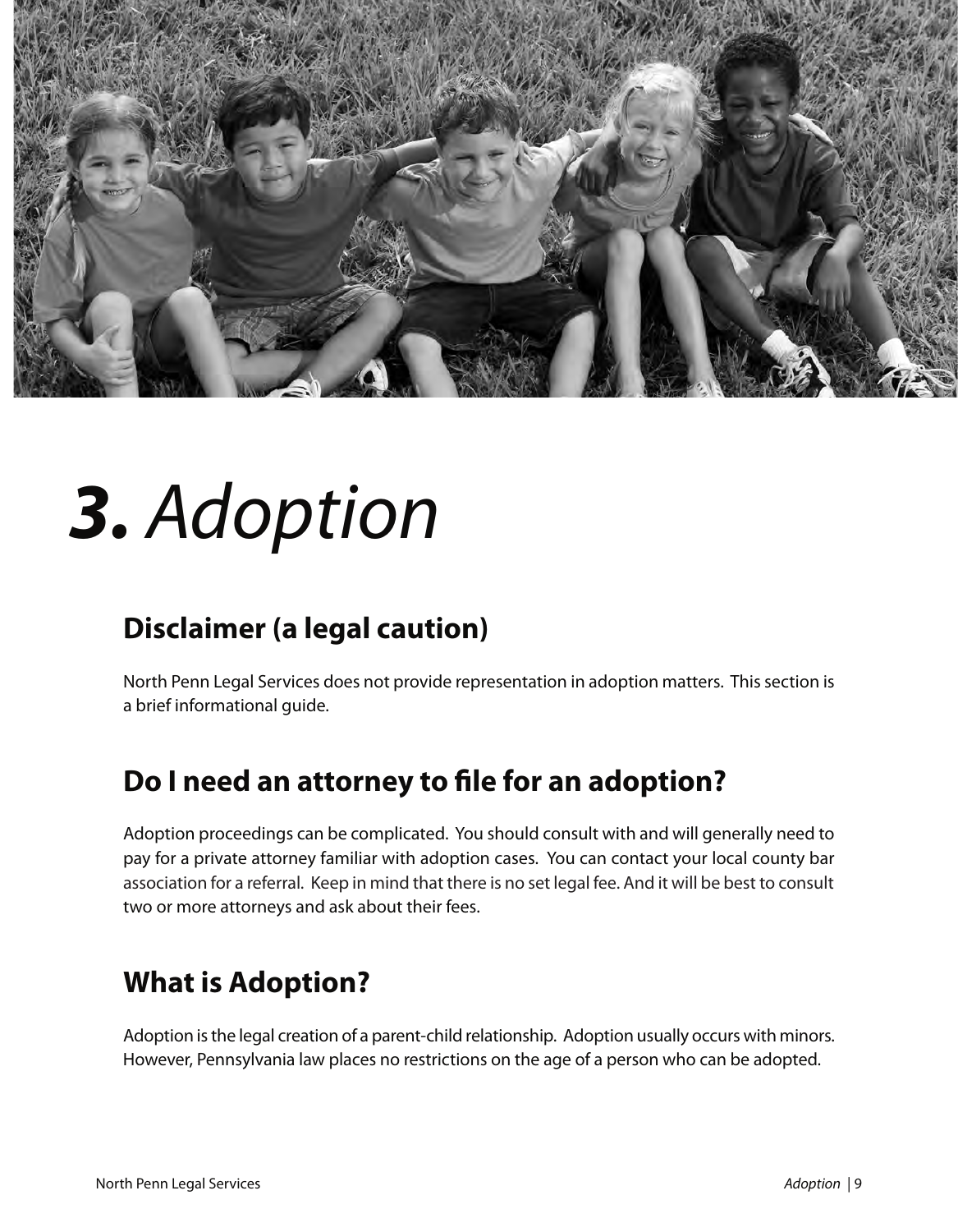Adoption laws vary from state to state. If you are planning to adopt a child from outside Pennsylvania or the United States, you should consult with an attorney to understand your rights.

## **Who can adopt a child?**

In Pennsylvania, any single adult or husband and wife may adopt. Pennsylvania has also ruled that same sex adoptions and second parent adoptions are legal.

## **How is the process different when the parent(s) consent vs. when they do not?**

#### **By consent:**

If the parents voluntarily agree to the adoption, the hearing process is fairly simple. The parents may sign a Consent to Adoption. If the adoption deals with a newborn child, the parents must wait at least 72 hours after the child is born. This consent expresses their intention to place the child for adoption.

#### **Involuntary termination:**

If one or both parents do not agree to the adoption, the adopting parents must file a petition to Involuntary Terminate the rights of the biological parent(s). The adopting parents must prove that the biological parent has failed to perform parental duties for six (6) or more months, and that they have no interest in continuing to parent the child.

This burden is very difficult to meet. Pennsylvania Courts are slow to terminate a parent's rights, and will do it only by showing very good cause.

### **Are there different types of adoption?**

There are several ways to adopt a child. The most common of the different types of adoption are those through an adoption agency. Direct or "open" adoption between the biological parents and the adoptive parents, and adopting internationally are also quite common. Step-parent adoptions are also very common.